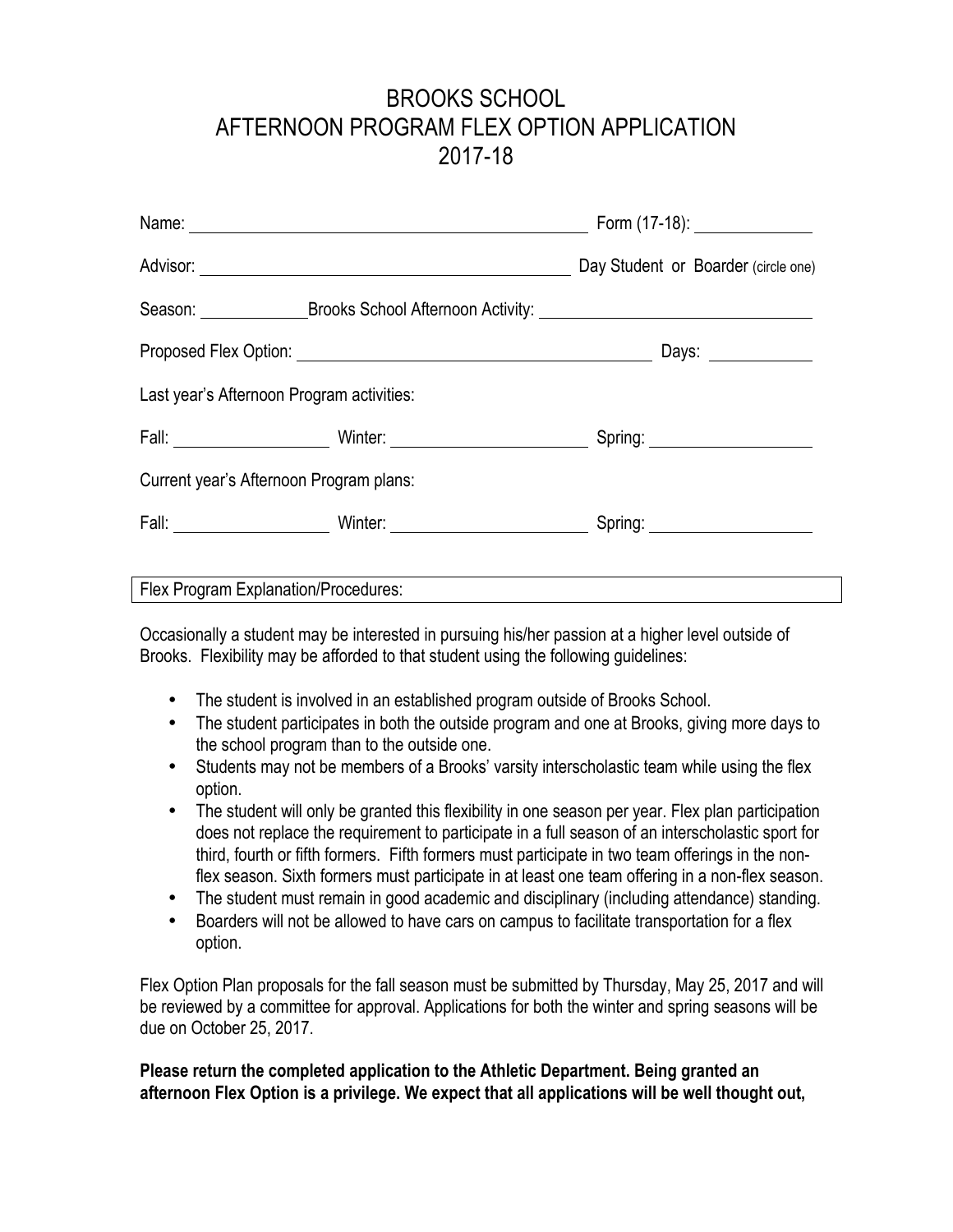**thorough in details and complete before being handed in for the committee to review. Only complete applications, received by the due date, will be considered.**

**Please provide the following information. Type or print legibly.**

1) Describe your interest for pursuing a Flex Option. Make sure to include your previous experience in this area.

| (2) | Name of program you will be participating in: __________________________________ |  |  |
|-----|----------------------------------------------------------------------------------|--|--|
| 3)  | Who will be responsible for supervising you during your Flex Option:             |  |  |
|     |                                                                                  |  |  |
|     |                                                                                  |  |  |
|     | Work Phone: _______________________________Cell Phone: _________________________ |  |  |
|     |                                                                                  |  |  |
| 4)  | Where will you be doing your Flex Option:                                        |  |  |
|     |                                                                                  |  |  |
|     |                                                                                  |  |  |
|     |                                                                                  |  |  |
|     |                                                                                  |  |  |
| 5)  | Transportation: How will you be traveling to your Flex Option?                   |  |  |
|     | Primary Option:                                                                  |  |  |

Secondary Option: (If needed):

6) If there is not an exercise component in your Flex Option, Please provide information regarding how you will work physical fitness into your schedule on a regular basis: